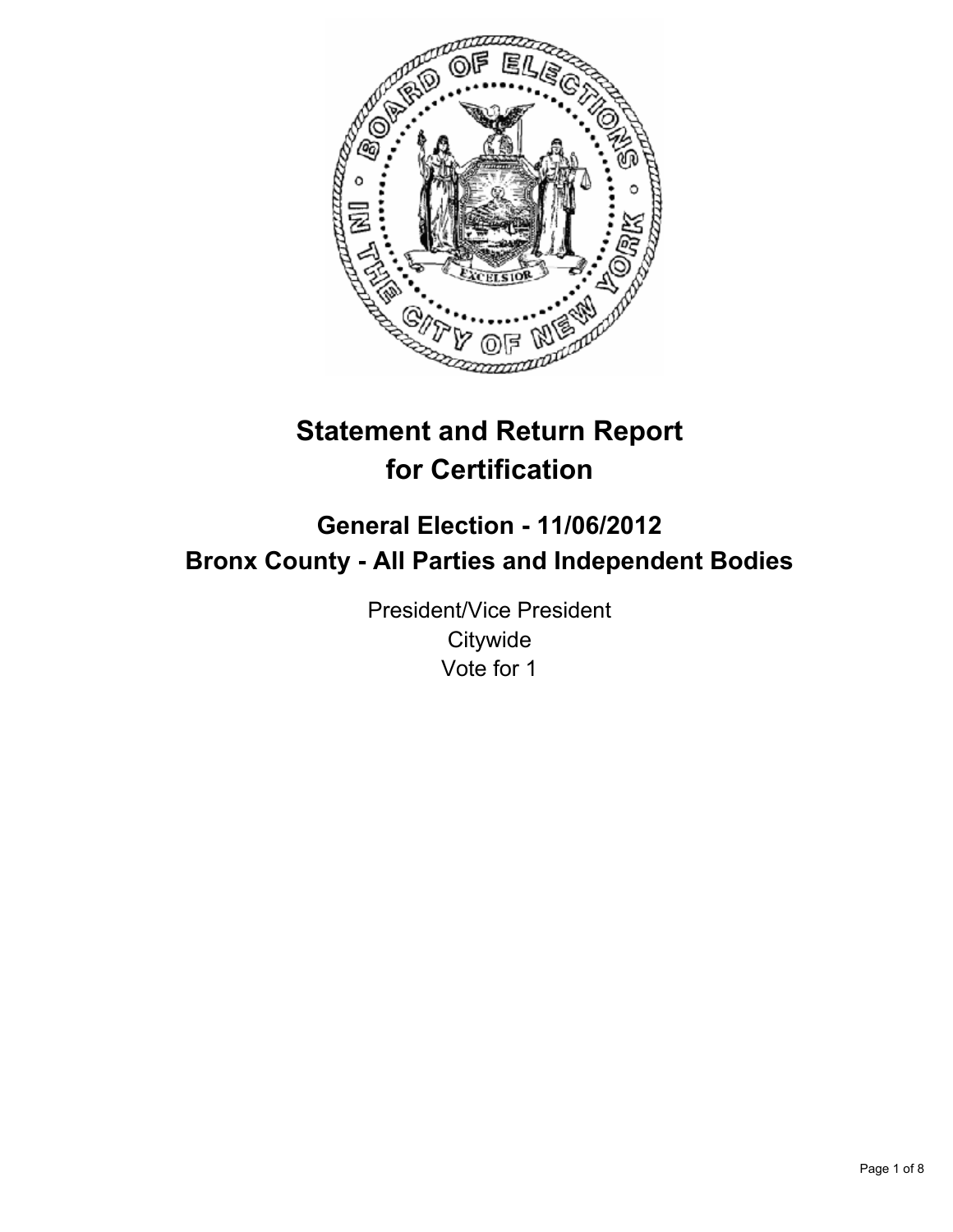

| <b>PUBLIC COUNTER</b>                                    | 26,397 |
|----------------------------------------------------------|--------|
| <b>EMERGENCY</b>                                         | 0      |
| <b>ABSENTEE/MILITARY</b>                                 | 577    |
| <b>FFDFRAL</b>                                           | 59     |
| <b>SPECIAL PRESIDENTIAL</b>                              | 1      |
| <b>AFFIDAVIT</b>                                         | 4,315  |
| <b>Total Ballots</b>                                     | 31,349 |
| Less - Inapplicable Federal/Special Presidential Ballots | 0      |
| <b>Total Applicable Ballots</b>                          | 31,349 |
| BARACK OBAMA / JOE BIDEN (DEMOCRATIC)                    | 30,122 |
| MITT ROMNEY / PAUL RYAN (REPUBLICAN)                     | 594    |
| MITT ROMNEY / PAUL RYAN (CONSERVATIVE)                   | 91     |
| BARACK OBAMA / JOE BIDEN (WORKING FAMILIES)              | 243    |
| JILL STEIN / CHERI HONKALA (GREEN)                       | 35     |
| PETA LINDSAY / YARI OSORIO (SOCIALISM & LIB)             | 6      |
| GARY JOHNSON / JAMES P. GRAY (LIBERTARIAN)               | 22     |
| VIRGIL GOODE / JIM CLYMER (CONSTITUTION)                 | 5      |
| JAMES HARRIS (WRITE-IN)                                  | 1      |
| JILL REED (WRITE-IN)                                     | 1      |
| <b>Total Votes</b>                                       | 31,120 |
| Unrecorded                                               | 229    |

| <b>PUBLIC COUNTER</b>                                    | 21,217         |
|----------------------------------------------------------|----------------|
| <b>EMERGENCY</b>                                         | 0              |
| ABSENTEE/MILITARY                                        | 496            |
| <b>FEDERAL</b>                                           | 75             |
| <b>SPECIAL PRESIDENTIAL</b>                              | 1              |
| <b>AFFIDAVIT</b>                                         | 3,668          |
| <b>Total Ballots</b>                                     | 25,457         |
| Less - Inapplicable Federal/Special Presidential Ballots | 0              |
| <b>Total Applicable Ballots</b>                          | 25,457         |
| BARACK OBAMA / JOE BIDEN (DEMOCRATIC)                    | 23,346         |
| MITT ROMNEY / PAUL RYAN (REPUBLICAN)                     | 1,320          |
| MITT ROMNEY / PAUL RYAN (CONSERVATIVE)                   | 154            |
| BARACK OBAMA / JOE BIDEN (WORKING FAMILIES)              | 261            |
| JILL STEIN / CHERI HONKALA (GREEN)                       | 63             |
| PETA LINDSAY / YARI OSORIO (SOCIALISM & LIB)             | 11             |
| GARY JOHNSON / JAMES P. GRAY (LIBERTARIAN)               | 44             |
| VIRGIL GOODE / JIM CLYMER (CONSTITUTION)                 | 14             |
| JAMES HARRIS (WRITE-IN)                                  | $\overline{2}$ |
| STEPHEN DURHAM (WRITE-IN)                                | 1              |
| UNATTRIBUTABLE WRITE-IN (WRITE-IN)                       | 13             |
| <b>Total Votes</b>                                       | 25,229         |
| Unrecorded                                               | 228            |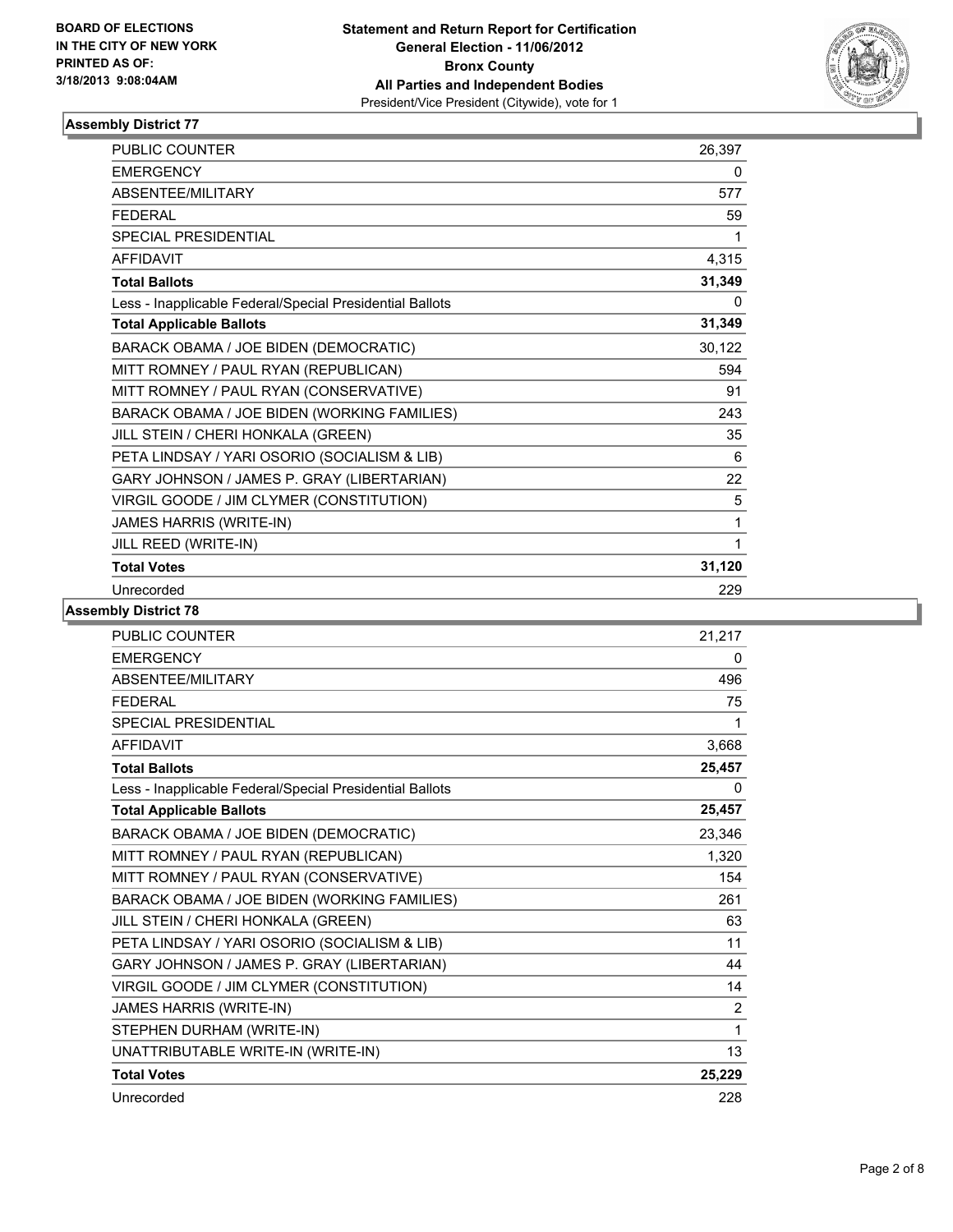

| PUBLIC COUNTER                                           | 29,531 |
|----------------------------------------------------------|--------|
| <b>EMERGENCY</b>                                         | 0      |
| ABSENTEE/MILITARY                                        | 523    |
| <b>FEDERAL</b>                                           | 60     |
| <b>SPECIAL PRESIDENTIAL</b>                              | 0      |
| <b>AFFIDAVIT</b>                                         | 4,658  |
| <b>Total Ballots</b>                                     | 34,772 |
| Less - Inapplicable Federal/Special Presidential Ballots | 0      |
| <b>Total Applicable Ballots</b>                          | 34,772 |
| BARACK OBAMA / JOE BIDEN (DEMOCRATIC)                    | 33,286 |
| MITT ROMNEY / PAUL RYAN (REPUBLICAN)                     | 586    |
| MITT ROMNEY / PAUL RYAN (CONSERVATIVE)                   | 129    |
| BARACK OBAMA / JOE BIDEN (WORKING FAMILIES)              | 431    |
| JILL STEIN / CHERI HONKALA (GREEN)                       | 22     |
| PETA LINDSAY / YARI OSORIO (SOCIALISM & LIB)             | 6      |
| GARY JOHNSON / JAMES P. GRAY (LIBERTARIAN)               | 29     |
| VIRGIL GOODE / JIM CLYMER (CONSTITUTION)                 | 4      |
| ROSS C. ANDERSON (WRITE-IN)                              | 1      |
| UNATTRIBUTABLE WRITE-IN (WRITE-IN)                       | 10     |
| <b>Total Votes</b>                                       | 34,504 |
| Unrecorded                                               | 268    |

| <b>PUBLIC COUNTER</b>                                    | 28,617 |
|----------------------------------------------------------|--------|
| <b>EMERGENCY</b>                                         | 0      |
| <b>ABSENTEE/MILITARY</b>                                 | 860    |
| <b>FFDFRAI</b>                                           | 141    |
| SPECIAL PRESIDENTIAL                                     | 0      |
| <b>AFFIDAVIT</b>                                         | 3,339  |
| <b>Total Ballots</b>                                     | 32,957 |
| Less - Inapplicable Federal/Special Presidential Ballots | 0      |
| <b>Total Applicable Ballots</b>                          | 32,957 |
| BARACK OBAMA / JOE BIDEN (DEMOCRATIC)                    | 27,025 |
| MITT ROMNEY / PAUL RYAN (REPUBLICAN)                     | 4,453  |
| MITT ROMNEY / PAUL RYAN (CONSERVATIVE)                   | 483    |
| BARACK OBAMA / JOE BIDEN (WORKING FAMILIES)              | 503    |
| JILL STEIN / CHERI HONKALA (GREEN)                       | 110    |
| PETA LINDSAY / YARI OSORIO (SOCIALISM & LIB)             | 9      |
| GARY JOHNSON / JAMES P. GRAY (LIBERTARIAN)               | 99     |
| VIRGIL GOODE / JIM CLYMER (CONSTITUTION)                 | 22     |
| ROSS C. ANDERSON (WRITE-IN)                              | 1      |
| UNATTRIBUTABLE WRITE-IN (WRITE-IN)                       | 23     |
| <b>Total Votes</b>                                       | 32,728 |
| Unrecorded                                               | 229    |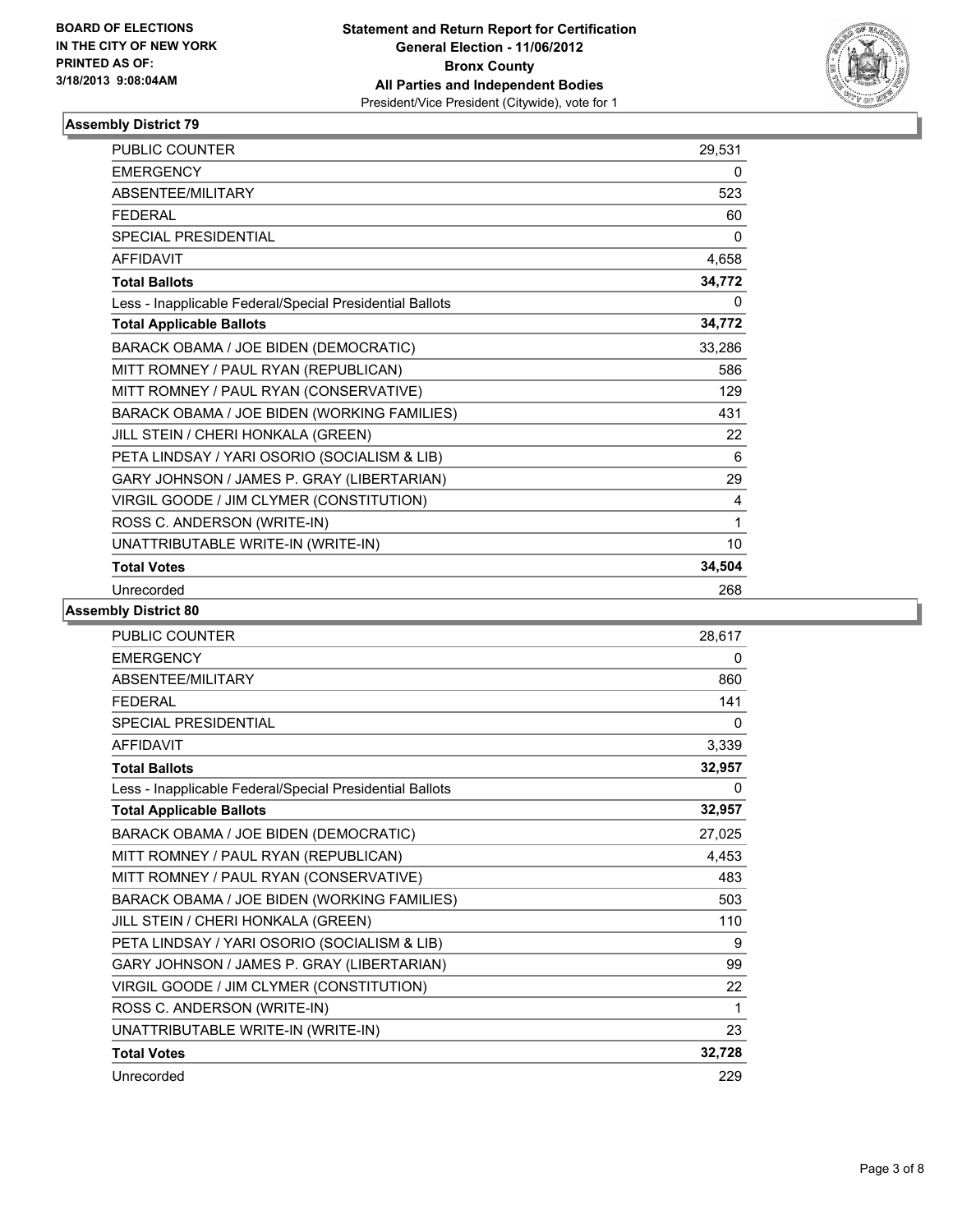

| <b>PUBLIC COUNTER</b>                                    | 36,359 |
|----------------------------------------------------------|--------|
| <b>EMERGENCY</b>                                         | 0      |
| ABSENTEE/MILITARY                                        | 1,503  |
| <b>FEDERAL</b>                                           | 489    |
| SPECIAL PRESIDENTIAL                                     | 0      |
| <b>AFFIDAVIT</b>                                         | 3,132  |
| <b>Total Ballots</b>                                     | 41,483 |
| Less - Inapplicable Federal/Special Presidential Ballots | 0      |
| <b>Total Applicable Ballots</b>                          | 41,483 |
| BARACK OBAMA / JOE BIDEN (DEMOCRATIC)                    | 32,336 |
| MITT ROMNEY / PAUL RYAN (REPUBLICAN)                     | 6,898  |
| MITT ROMNEY / PAUL RYAN (CONSERVATIVE)                   | 709    |
| BARACK OBAMA / JOE BIDEN (WORKING FAMILIES)              | 830    |
| JILL STEIN / CHERI HONKALA (GREEN)                       | 226    |
| PETA LINDSAY / YARI OSORIO (SOCIALISM & LIB)             | 15     |
| GARY JOHNSON / JAMES P. GRAY (LIBERTARIAN)               | 135    |
| VIRGIL GOODE / JIM CLYMER (CONSTITUTION)                 | 20     |
| UNATTRIBUTABLE WRITE-IN (WRITE-IN)                       | 35     |
| <b>Total Votes</b>                                       | 41,204 |
| Unrecorded                                               | 279    |

| <b>PUBLIC COUNTER</b>                                    | 38,734   |
|----------------------------------------------------------|----------|
| <b>EMERGENCY</b>                                         | 76       |
| <b>ABSENTEE/MILITARY</b>                                 | 1,016    |
| <b>FFDFRAL</b>                                           | 136      |
| <b>SPECIAL PRESIDENTIAL</b>                              | $\Omega$ |
| <b>AFFIDAVIT</b>                                         | 3,016    |
| <b>Total Ballots</b>                                     | 42,978   |
| Less - Inapplicable Federal/Special Presidential Ballots | 0        |
| <b>Total Applicable Ballots</b>                          | 42,978   |
| BARACK OBAMA / JOE BIDEN (DEMOCRATIC)                    | 32,469   |
| MITT ROMNEY / PAUL RYAN (REPUBLICAN)                     | 8,268    |
| MITT ROMNEY / PAUL RYAN (CONSERVATIVE)                   | 1,000    |
| BARACK OBAMA / JOE BIDEN (WORKING FAMILIES)              | 637      |
| JILL STEIN / CHERI HONKALA (GREEN)                       | 120      |
| PETA LINDSAY / YARI OSORIO (SOCIALISM & LIB)             | 19       |
| GARY JOHNSON / JAMES P. GRAY (LIBERTARIAN)               | 130      |
| VIRGIL GOODE / JIM CLYMER (CONSTITUTION)                 | 26       |
| JERRY WHITE (WRITE-IN)                                   | 1        |
| ROSS C. ANDERSON (WRITE-IN)                              | 3        |
| UNATTRIBUTABLE WRITE-IN (WRITE-IN)                       | 21       |
| <b>Total Votes</b>                                       | 42,694   |
| Unrecorded                                               | 284      |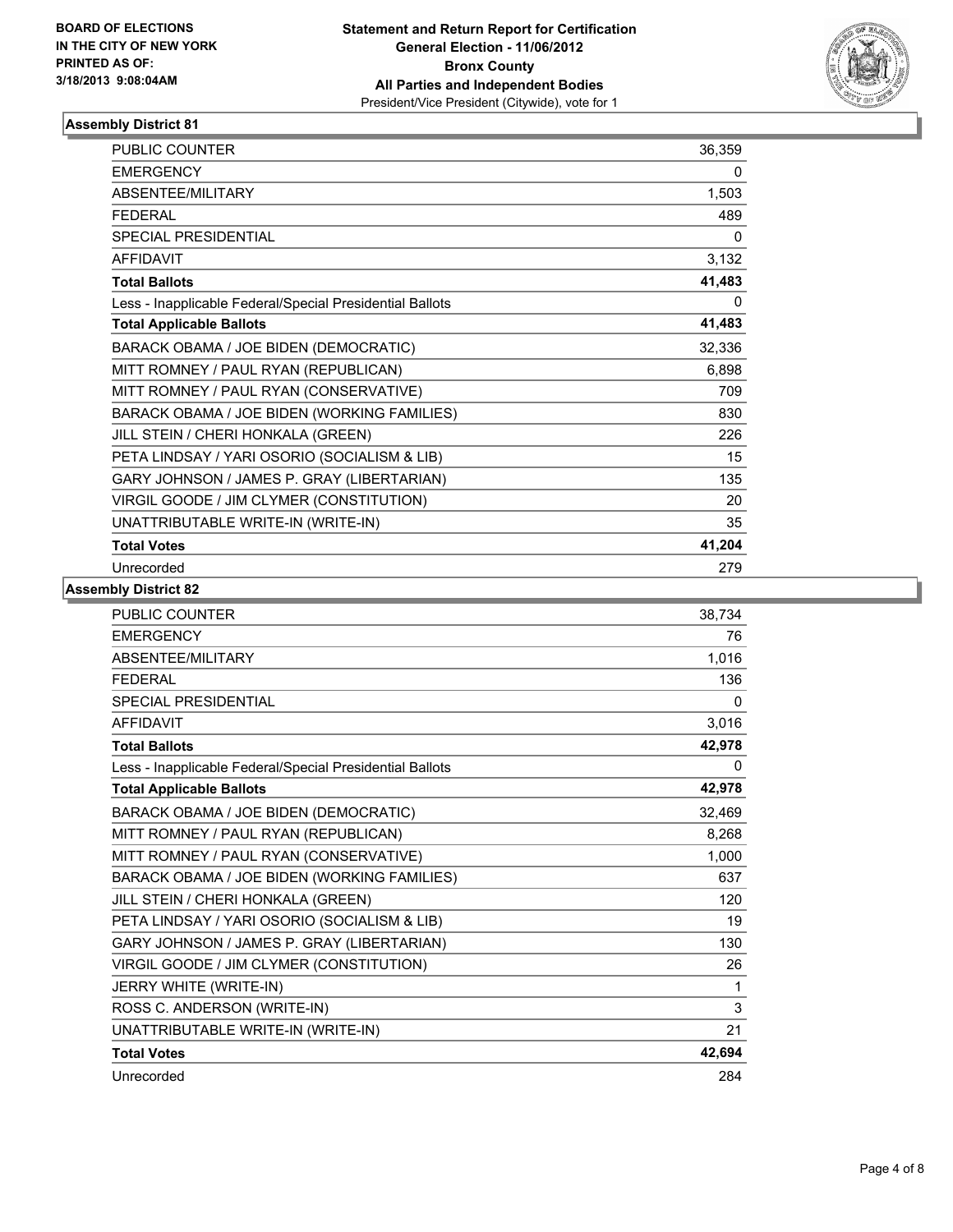

| <b>PUBLIC COUNTER</b>                                    | 34,841         |
|----------------------------------------------------------|----------------|
| <b>EMERGENCY</b>                                         | 21             |
| ABSENTEE/MILITARY                                        | 871            |
| <b>FEDERAL</b>                                           | 113            |
| <b>SPECIAL PRESIDENTIAL</b>                              | 0              |
| <b>AFFIDAVIT</b>                                         | 3,519          |
| <b>Total Ballots</b>                                     | 39,365         |
| Less - Inapplicable Federal/Special Presidential Ballots | 0              |
| <b>Total Applicable Ballots</b>                          | 39,365         |
| BARACK OBAMA / JOE BIDEN (DEMOCRATIC)                    | 37,792         |
| MITT ROMNEY / PAUL RYAN (REPUBLICAN)                     | 776            |
| MITT ROMNEY / PAUL RYAN (CONSERVATIVE)                   | 120            |
| BARACK OBAMA / JOE BIDEN (WORKING FAMILIES)              | 346            |
| JILL STEIN / CHERI HONKALA (GREEN)                       | 41             |
| PETA LINDSAY / YARI OSORIO (SOCIALISM & LIB)             | 10             |
| GARY JOHNSON / JAMES P. GRAY (LIBERTARIAN)               | 19             |
| VIRGIL GOODE / JIM CLYMER (CONSTITUTION)                 | $\overline{7}$ |
| ROSS C. ANDERSON (WRITE-IN)                              | 1              |
| UNATTRIBUTABLE WRITE-IN (WRITE-IN)                       | 5              |
| <b>Total Votes</b>                                       | 39,117         |
| Unrecorded                                               | 248            |

| <b>PUBLIC COUNTER</b>                                    | 26,796 |
|----------------------------------------------------------|--------|
| <b>EMERGENCY</b>                                         | 0      |
| <b>ABSENTEE/MILITARY</b>                                 | 371    |
| <b>FFDFRAL</b>                                           | 53     |
| SPECIAL PRESIDENTIAL                                     | 0      |
| <b>AFFIDAVIT</b>                                         | 3,762  |
| <b>Total Ballots</b>                                     | 30,982 |
| Less - Inapplicable Federal/Special Presidential Ballots | 0      |
| <b>Total Applicable Ballots</b>                          | 30,982 |
| BARACK OBAMA / JOE BIDEN (DEMOCRATIC)                    | 29,360 |
| MITT ROMNEY / PAUL RYAN (REPUBLICAN)                     | 797    |
| MITT ROMNEY / PAUL RYAN (CONSERVATIVE)                   | 128    |
| BARACK OBAMA / JOE BIDEN (WORKING FAMILIES)              | 357    |
| JILL STEIN / CHERI HONKALA (GREEN)                       | 47     |
| PETA LINDSAY / YARI OSORIO (SOCIALISM & LIB)             | 13     |
| GARY JOHNSON / JAMES P. GRAY (LIBERTARIAN)               | 36     |
| VIRGIL GOODE / JIM CLYMER (CONSTITUTION)                 | 3      |
| JAMES HARRIS (WRITE-IN)                                  | 3      |
| UNATTRIBUTABLE WRITE-IN (WRITE-IN)                       | 5      |
| <b>Total Votes</b>                                       | 30,749 |
| Unrecorded                                               | 233    |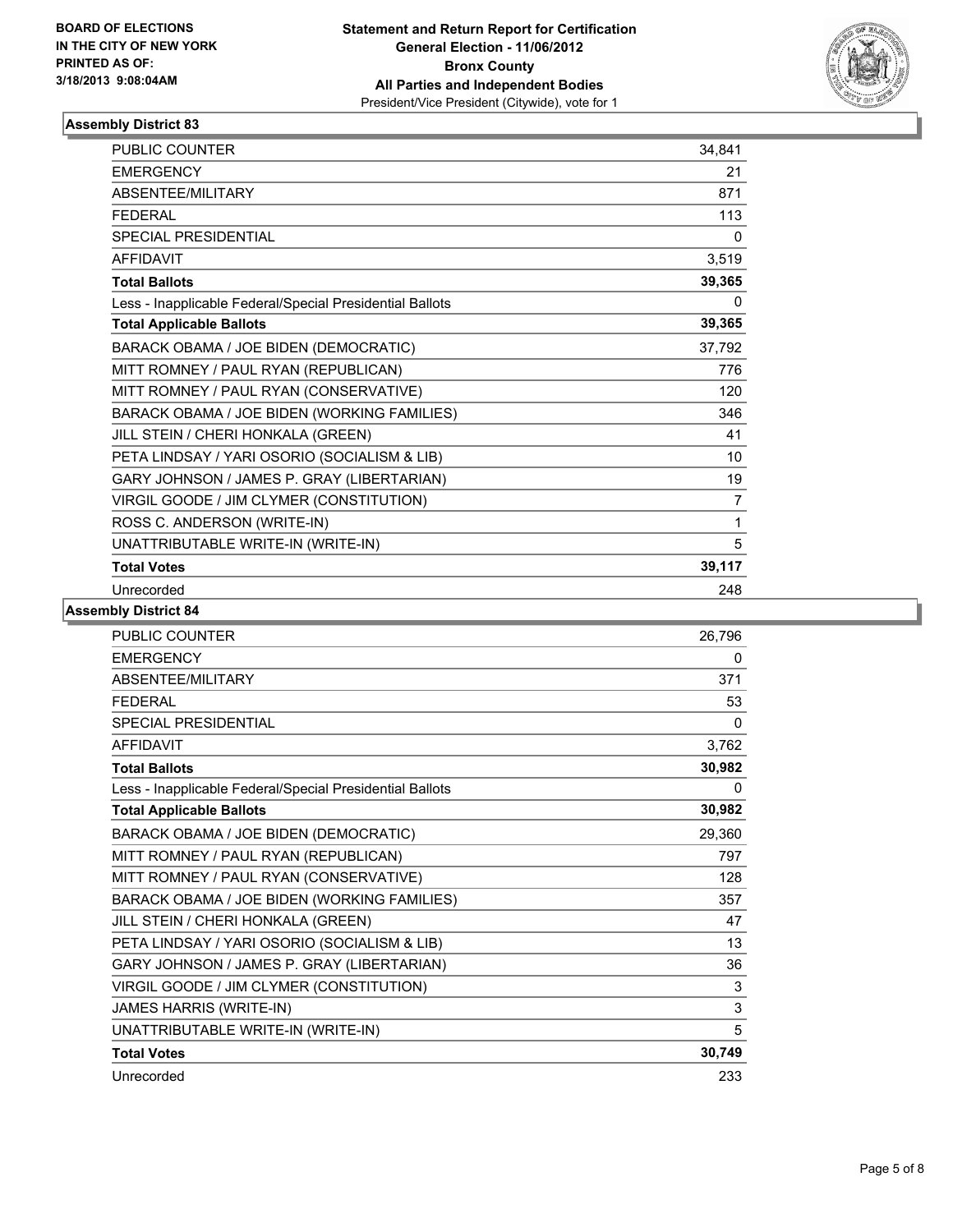

| PUBLIC COUNTER                                           | 26,880 |
|----------------------------------------------------------|--------|
| <b>EMERGENCY</b>                                         | 50     |
| ABSENTEE/MILITARY                                        | 406    |
| <b>FEDERAL</b>                                           | 53     |
| <b>SPECIAL PRESIDENTIAL</b>                              | 0      |
| <b>AFFIDAVIT</b>                                         | 3,414  |
| <b>Total Ballots</b>                                     | 30,803 |
| Less - Inapplicable Federal/Special Presidential Ballots | 0      |
| <b>Total Applicable Ballots</b>                          | 30,803 |
| BARACK OBAMA / JOE BIDEN (DEMOCRATIC)                    | 29,153 |
| MITT ROMNEY / PAUL RYAN (REPUBLICAN)                     | 793    |
| MITT ROMNEY / PAUL RYAN (CONSERVATIVE)                   | 149    |
| BARACK OBAMA / JOE BIDEN (WORKING FAMILIES)              | 325    |
| JILL STEIN / CHERI HONKALA (GREEN)                       | 31     |
| PETA LINDSAY / YARI OSORIO (SOCIALISM & LIB)             | 2      |
| GARY JOHNSON / JAMES P. GRAY (LIBERTARIAN)               | 32     |
| VIRGIL GOODE / JIM CLYMER (CONSTITUTION)                 | 9      |
| JILL REED (WRITE-IN)                                     | 1      |
| UNATTRIBUTABLE WRITE-IN (WRITE-IN)                       | 4      |
| <b>Total Votes</b>                                       | 30,499 |
| Unrecorded                                               | 304    |

| PUBLIC COUNTER                                           | 23,491 |
|----------------------------------------------------------|--------|
| <b>EMERGENCY</b>                                         | 0      |
| ABSENTEE/MILITARY                                        | 427    |
| <b>FEDERAL</b>                                           | 72     |
| SPECIAL PRESIDENTIAL                                     | 0      |
| <b>AFFIDAVIT</b>                                         | 3,768  |
| <b>Total Ballots</b>                                     | 27,758 |
| Less - Inapplicable Federal/Special Presidential Ballots | 0      |
| <b>Total Applicable Ballots</b>                          | 27,758 |
| BARACK OBAMA / JOE BIDEN (DEMOCRATIC)                    | 26,449 |
| MITT ROMNEY / PAUL RYAN (REPUBLICAN)                     | 664    |
| MITT ROMNEY / PAUL RYAN (CONSERVATIVE)                   | 98     |
| BARACK OBAMA / JOE BIDEN (WORKING FAMILIES)              | 242    |
| JILL STEIN / CHERI HONKALA (GREEN)                       | 34     |
| PETA LINDSAY / YARI OSORIO (SOCIALISM & LIB)             | 6      |
| GARY JOHNSON / JAMES P. GRAY (LIBERTARIAN)               | 27     |
| VIRGIL GOODE / JIM CLYMER (CONSTITUTION)                 | 3      |
| UNATTRIBUTABLE WRITE-IN (WRITE-IN)                       | 8      |
| <b>Total Votes</b>                                       | 27,531 |
| Unrecorded                                               | 227    |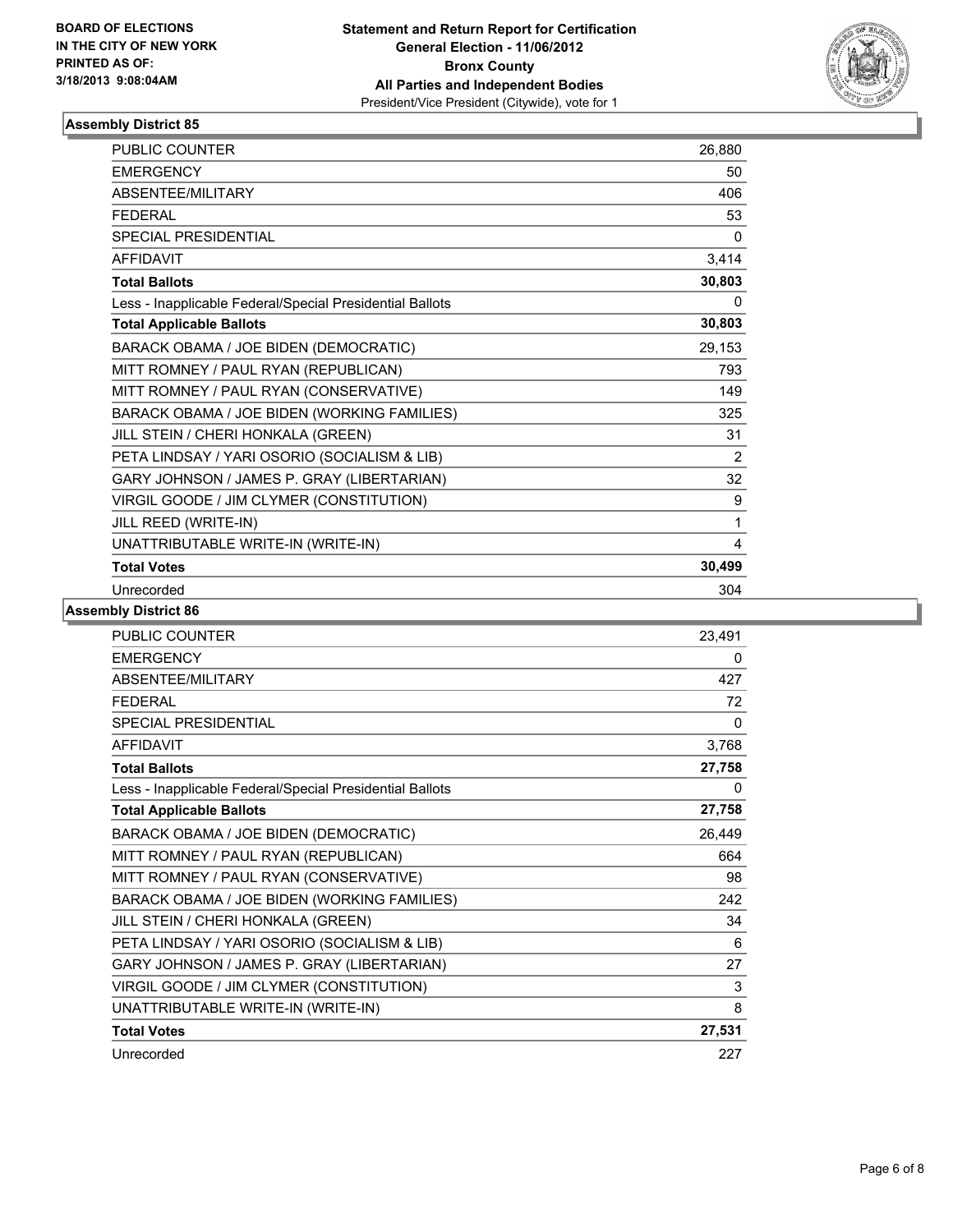

| <b>PUBLIC COUNTER</b>                                    | 30,813 |
|----------------------------------------------------------|--------|
| <b>EMERGENCY</b>                                         | 66     |
| ABSENTEE/MILITARY                                        | 524    |
| <b>FEDERAL</b>                                           | 78     |
| SPECIAL PRESIDENTIAL                                     | 0      |
| <b>AFFIDAVIT</b>                                         | 4,387  |
| <b>Total Ballots</b>                                     | 35,868 |
| Less - Inapplicable Federal/Special Presidential Ballots | 0      |
| <b>Total Applicable Ballots</b>                          | 35,868 |
| BARACK OBAMA / JOE BIDEN (DEMOCRATIC)                    | 33,304 |
| MITT ROMNEY / PAUL RYAN (REPUBLICAN)                     | 1,533  |
| MITT ROMNEY / PAUL RYAN (CONSERVATIVE)                   | 224    |
| BARACK OBAMA / JOE BIDEN (WORKING FAMILIES)              | 394    |
| JILL STEIN / CHERI HONKALA (GREEN)                       | 45     |
| PETA LINDSAY / YARI OSORIO (SOCIALISM & LIB)             | 8      |
| GARY JOHNSON / JAMES P. GRAY (LIBERTARIAN)               | 35     |
| VIRGIL GOODE / JIM CLYMER (CONSTITUTION)                 | 9      |
| UNATTRIBUTABLE WRITE-IN (WRITE-IN)                       | 11     |
| <b>Total Votes</b>                                       | 35,563 |
| Unrecorded                                               | 305    |